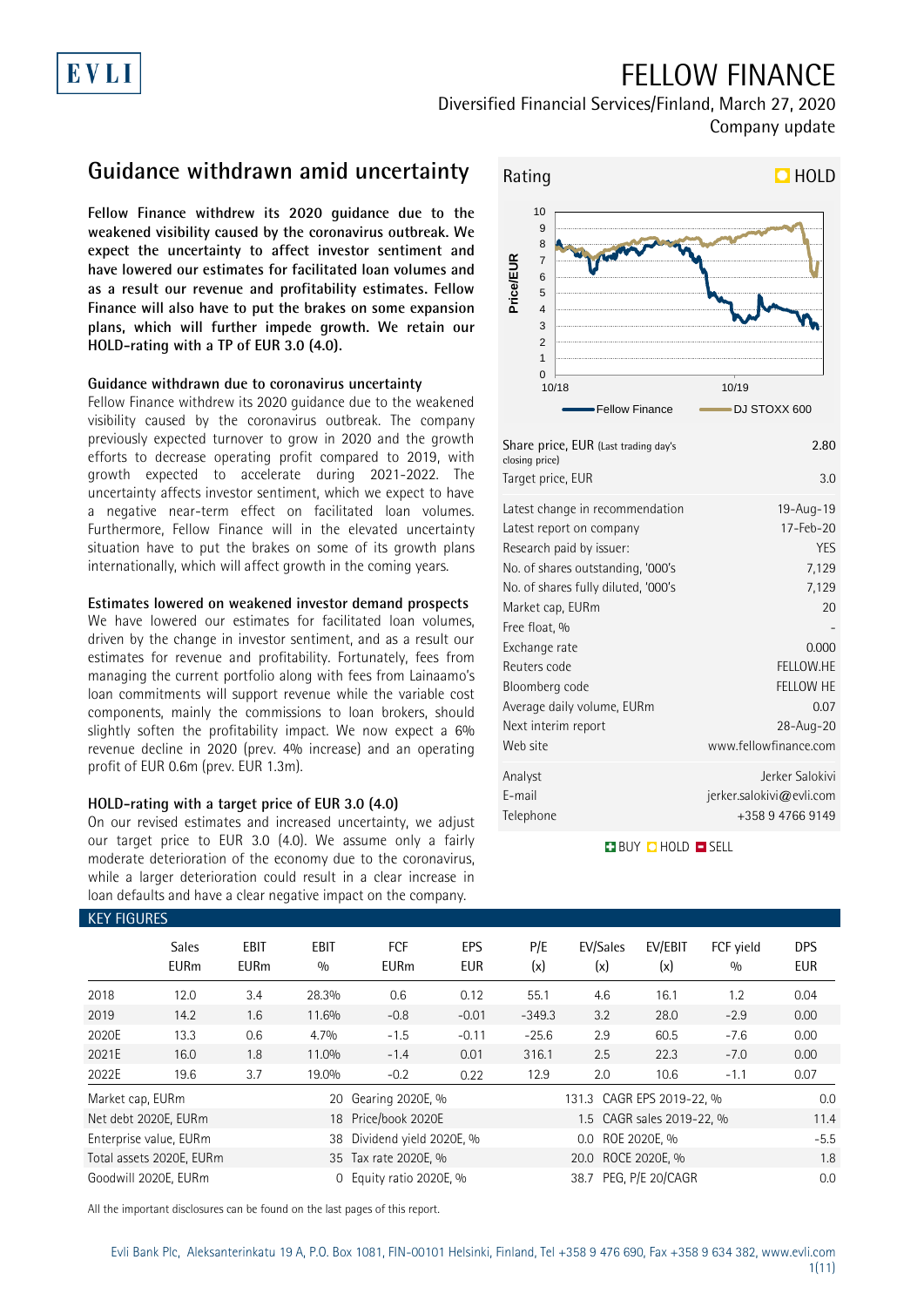# EVLI

# FELLOW FINANCE

| <b>Fellow Finance</b>     | 2018   | H1/19  | H2/19  | 2019   | H1/'20E | H2/'20E | 2020E  | 2021E  | 2022E  |
|---------------------------|--------|--------|--------|--------|---------|---------|--------|--------|--------|
| Net sales                 | 12.0   | 7.2    | 7.0    | 14.2   | 6.3     | 7.0     | 13.3   | 16.0   | 19.6   |
| sales growth, %           | 38%    | 30%    | 10%    | 19%    | $-13%$  | 0%      | $-6%$  | 20%    | 23%    |
| Fee income                | 9.0    | 5.3    | 4.7    | 10.0   | 4.0     | 4.6     | 8.6    | 11.2   | 14.8   |
| Interest income           | 3.0    | 1.9    | 2.2    | 4.2    | 2.3     | 2.4     | 4.7    | 4.8    | 4.8    |
| Facilitated loans         | 172    | 109    | 92     | 201    | 72      | 91      | 163    | 215    | 285    |
| change, %                 | 74%    | 43%    | $-4%$  | 17%    | $-34%$  | $-1%$   | $-19%$ | 32%    | 33%    |
| <b>Expenses</b>           |        |        |        |        |         |         |        |        |        |
| Materials and services    | $-3.8$ | $-2.3$ | $-2.0$ | $-4.3$ | $-1.5$  | $-1.9$  | $-3.4$ | $-4.5$ | $-6.0$ |
| as % of facilitated loans | 2.2%   | 2.1%   | 2.1%   | 2.1%   | 2.1%    | 2.1%    | 2.1%   | 2.1%   | 2.1%   |
| Personnel expenses        | $-1.7$ | $-1.0$ | $-1.8$ | $-2.9$ | $-1.3$  | $-1.4$  | $-2.7$ | $-3.2$ | $-3.5$ |
| Other op. expenses        | $-2.7$ | $-2.3$ | $-2.6$ | $-5.0$ | $-2.9$  | $-3.2$  | $-6.1$ | $-6.0$ | $-6.0$ |
| <b>D&amp;A</b>            | $-0.4$ | $-0.2$ | $-0.2$ | $-0.4$ | $-0.2$  | $-0.2$  | $-0.5$ | $-0.5$ | $-0.4$ |
| EB <sub>IT</sub>          | 3.4    | 1.4    | 0.3    | 1.6    | 0.3     | 0.3     | 0.6    | 1.8    | 3.7    |
| <b>EBIT</b> margin        | 28.1%  | 19.0%  | 3.9%   | 11.6%  | 5.2%    | 4.3%    | 4.7%   | 11.0%  | 19.0%  |
| Adj. EBIT                 | 3.5    | 1.4    | 1.0    | 2.3    | 0.3     | 0.3     | 0.6    | 1.8    | 3.7    |
| Adj. EBIT margin          | 29.5%  | 19.0%  | 14.0%  | 16.5%  | 5.2%    | 4.3%    | 4.7%   | 11.0%  | 19.0%  |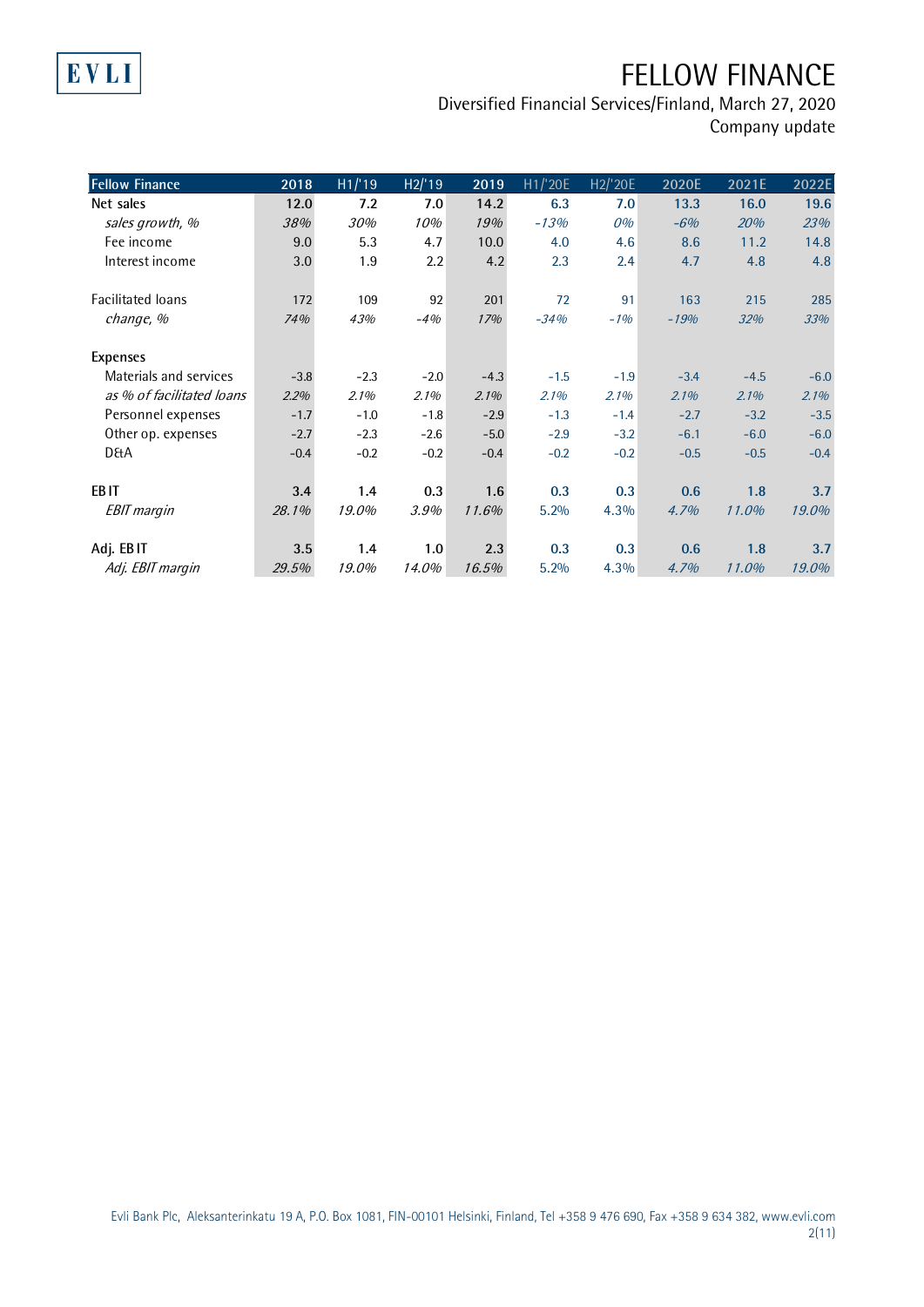| VALUATION RESULTS        | <b>BASE CASE DETAILS</b>   | <b>VALUATION ASSUMPTIONS</b> | ASSUMPTIONS FOR WACC           |      |
|--------------------------|----------------------------|------------------------------|--------------------------------|------|
| Current share price      | 2.80 PV of Free Cash Flow  | 17 Long-term growth, %       | 2.0 Risk-free interest rate, % | 2.25 |
| DCF share value          | 3.55 PV of Horizon value   | 25 WACC, %                   | 11.5 Market risk premium, %    | 5.8  |
| Share price potential, % | 26.8 Unconsolidated equity | 0 Spread, %                  | 0.5 Debt risk premium, %       | 3.3  |
| Maximum value            | 4.0 Marketable securities  | 4 Minimum WACC, %            | 11.0 Equity beta coefficient   | 1.40 |
| Minimum value            | 3.2 Debt - dividend        | -20 Maximum WACC, %          | 12.0 Target debt ratio, %      | 20   |
| Horizon value, %         | 59.6 Value of stock        | 25 Nr of shares, Mn          | 7.1 Effective tax rate, %      | 20   |

| DCF valuation, EURm        | 2019           | 2020E          | 2021E          | 2022E        | 2023E          | 2024E          | 2025E       | 2026E | 2027E | 2028E    | 2029E          | Horizon |
|----------------------------|----------------|----------------|----------------|--------------|----------------|----------------|-------------|-------|-------|----------|----------------|---------|
| Net sales                  | 14             | 13             | 16             | 20           | 26             | 32             | 35          | 37    | 39    | 41       | 41             | 42      |
| Sales growth, %            | 18.3           | $-6.3$         | 20.1           | 22.8         | 30.0           | 25.0           | 10.0        | 5.0   | 5.0   | 5.0      | 2.0            | 2.0     |
| Operating income (EBIT)    | $\overline{2}$ |                | $\overline{2}$ | 4            | 6              |                | 8           | 8     | 9     | 9        | 10             | 10      |
| Operating income margin, % | 11.6           | 4.7            | 11.0           | 19.0         | 23.0           | 23.0           | 23.0        | 23.0  | 23.0  | 23.0     | 23.0           | 23.0    |
| + Depreciation+amort.      | 0              |                | 0              |              |                |                |             |       |       |          |                |         |
| <b>EBITDA</b>              | $\overline{2}$ |                | $\overline{2}$ | 4            | 7              | 8              | 9           | 10    | 10    | 11       | 11             |         |
| - Paid taxes               |                | 0              | 0              | $-1$         | -1             | $-1$           | $-2$        | $-2$  | $-2$  | $-2$     | $-2$           |         |
| - Change in NWC            | $\Omega$       | $-1$           | $-1$           | $-1$         | $-3$           | $-1$           | $-1$        | $-1$  | $-1$  | $-1$     | $-1$           |         |
| NWC / Sales, %             | 50.6           | 60.0           | 57.8           | 54.7         | 54.7           | 47.4           | 45.7        | 45.7  | 45.7  | 45.7     | 46.8           |         |
| + Change in other liabs    | $-7$           | 0              | 0              | $\mathbf{0}$ | $\overline{0}$ | 0              | $\mathbf 0$ | 0     | 0     | $\Omega$ | 0              |         |
| - Operative CAPEX          | $-1$           | 0              | $-1$           | $-1$         | $-1$           | -1             | $-1$        | $-1$  | -1    | $-2$     | $-2$           |         |
| opCAPEX / Sales, %         | 4.6            | 3.3            | 4.2            | 4.3          | 4.5            | 4.3            | 3.9         | 3.8   | 3.8   | 3.8      | 3.6            |         |
| - Acquisitions             | O              | $\Omega$       | $\Omega$       | $\Omega$     | $\Omega$       | 0              | $\Omega$    | 0     | 0     | ∩        | 0              |         |
| + Divestments              |                | 0              | $\Omega$       | $\mathbf 0$  | 0              | 0              | 0           | 0     | 0     |          |                |         |
| - Other items              | $\Omega$       | $\Omega$       | $\Omega$       | $\Omega$     | 0              | 0              | $\Omega$    | 0     | 0     | $\Omega$ | 0              |         |
| $=$ FCFF                   | $-7$           | $\mathbf{0}$   | $\Omega$       |              |                | 4              | 5           | 6     | 6     | 6        | 7              | 72      |
| = Discounted FCFF          |                | $\overline{0}$ | 0              |              |                | 3              | 3           | 3     | 3     | 2        | $\overline{2}$ | 25      |
|                            |                |                |                |              |                |                |             |       |       |          |                |         |
| = DFCF min WACC            |                | $\Omega$       | $\Omega$       |              |                | 3              | 3           | 3     | 3     | 3        | $\overline{2}$ | 27      |
| $=$ DFCF max WACC          |                | 0              | $\overline{0}$ |              |                | $\mathfrak{D}$ | 3           | 3     | 3     | 2        | $\overline{2}$ | 23      |
|                            |                |                |                |              |                |                |             |       |       |          |                |         |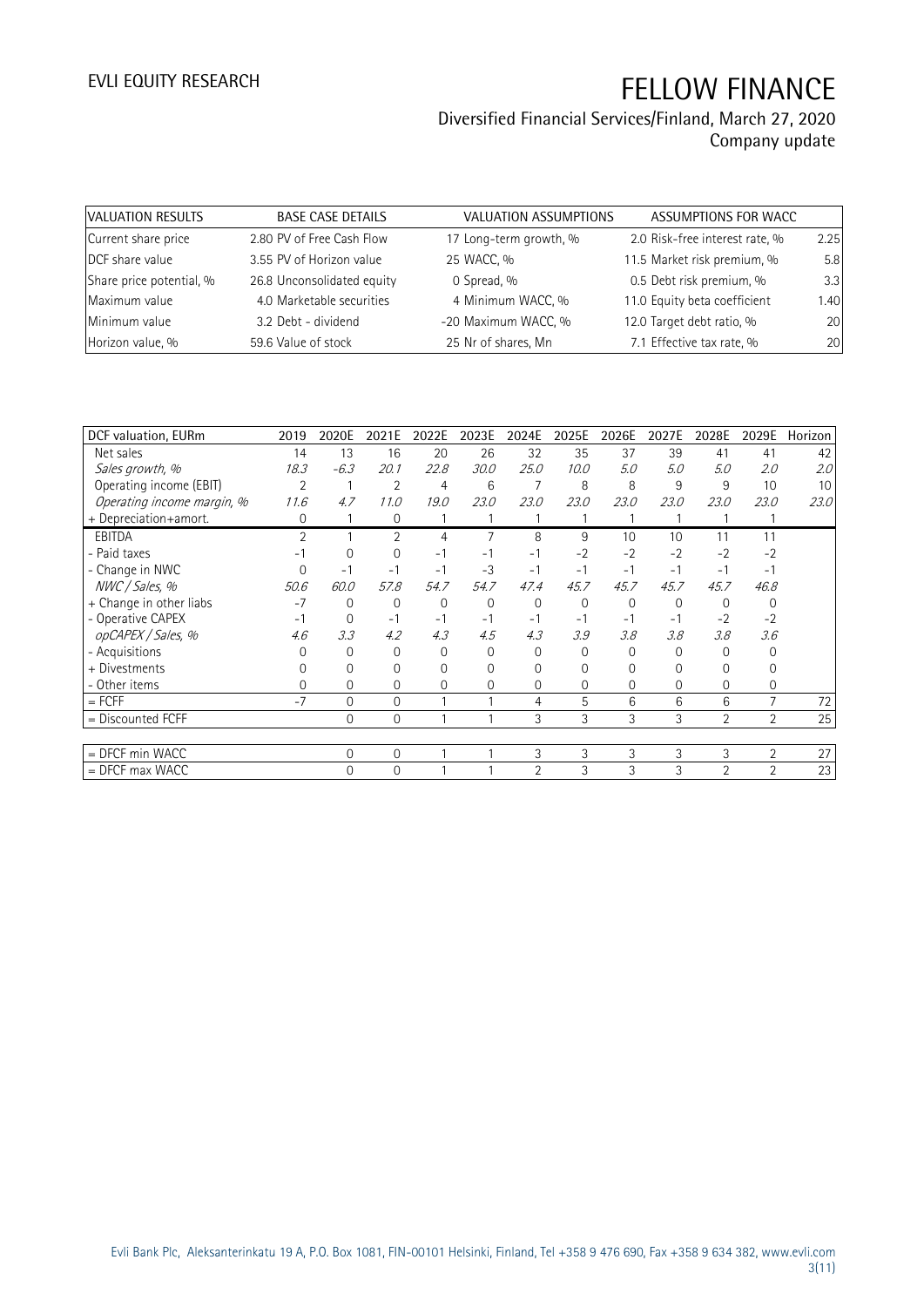| <b>INTERIM FIGURES</b>               |        |        |         |         |         |         |         |         |         |         |        |        |
|--------------------------------------|--------|--------|---------|---------|---------|---------|---------|---------|---------|---------|--------|--------|
| EVLI ESTIMATES, EURm                 | 201901 | 201902 | 201903  | 201904  | 2019    | 2020Q1E | 2020Q2E | 2020Q3E | 2020Q4E | 2020E   | 2021E  | 2022E  |
| Net sales                            | 0.0    | 7.2    | 0.0     | 7.0     | 14.2    | 0.0     | 6.3     | 0.0     | 7.0     | 13.3    | 16.0   | 19.6   |
| EBITDA                               | 0.0    | 1.6    | 0.0     | 0.5     | 2.1     | 0.0     | 0.5     | 0.0     | 0.5     | 1.1     | 2.2    | 4.3    |
| EBITDA margin (%)                    | 0.0    | 21.7   | 1,673.0 | 6.9     | 14.5    | 0.0     | 8.8     | 0.0     | 7.5     | 8.5     | 14.0   | 21.9   |
| <b>FBIT</b>                          | 0.0    | 1.4    | 0.0     | 0.3     | 1.6     | 0.0     | 0.3     | 0.0     | 0.3     | 0.6     | 1.8    | 3.7    |
| EBIT margin (%)                      | 0.0    | 19.0   | 0.0     | 3.9     | 11.6    | 0.0     | 5.2     | 0.0     | 4.3     | 4.7     | 11.0   | 19.0   |
| Net financial items                  | 0.0    | $-0.7$ | 0.0     | $-0.8$  | $-1.5$  | 0.0     | $-0.8$  | 0.0     | $-0.8$  | $-1.6$  | $-1.7$ | $-1.8$ |
| Pre-tax profit                       | 0.0    | 0.6    | 0.0     | $-0.5$  | 0.1     | 0.0     | $-0.5$  | 0.0     | $-0.5$  | $-1.0$  | 0.1    | 1.9    |
| Tax                                  | 0.0    | $-0.2$ | 0.0     | 0.0     | $-0.2$  | 0.0     | 0.1     | 0.0     | 0.1     | 0.2     | 0.0    | $-0.4$ |
| Tax rate (%)                         | 0.0    | 34.3   | 0.0     | 4.6     | 176.3   | 0.0     | 20.0    | 0.0     | 20.0    | 20.0    | 20.0   | 20.0   |
| Net profit                           | 0.0    | 0.4    | 0.0     | $-0.5$  | $-0.1$  | 0.0     | $-0.4$  | 0.0     | $-0.4$  | $-0.8$  | 0.1    | 1.5    |
| <b>EPS</b>                           | 0.00   | 0.06   | 0.00    | $-0.07$ | $-0.01$ | 0.00    | $-0.05$ | 0.00    | $-0.06$ | $-0.11$ | 0.01   | 0.22   |
| EPS adjusted (diluted no. of shares) | 0.00   | 0.06   | 0.00    | $-0.07$ | $-0.01$ | 0.00    | $-0.05$ | 0.00    | $-0.06$ | $-0.11$ | 0.01   | 0.22   |
| Dividend per share                   | 0.00   | 0.00   | 0.00    | 0.00    | 0.00    | 0.00    | 0.00    | 0.00    | 0.00    | 0.00    | 0.00   | 0.07   |
| SALES, EURm                          |        |        |         |         |         |         |         |         |         |         |        |        |
| Fellow Finance                       | 0.0    | 7.2    | 0.0     | 7.0     | 14.2    | 0.0     | 6.3     | 0.0     | 7.0     | 13.3    | 16.0   | 19.6   |
| Total                                | 0.0    | 7.2    | 0.0     | 7.0     | 14.2    | 0.0     | 6.3     | 0.0     | 7.0     | 13.3    | 16.0   | 19.6   |
| SALES GROWTH, Y/Y %                  |        |        |         |         |         |         |         |         |         |         |        |        |
| Fellow Finance                       | 0.0    | 29.6   | 0.0     | 8.4     | 18.3    | 0.0     | $-13.5$ | 0.0     | 1.2     | $-6.3$  | 20.1   | 22.8   |
| Total                                | 0.0    | 29.6   | 0.0     | 8.4     | 18.3    | 0.0     | $-13.5$ | 0.0     | 1.2     | $-6.3$  | 20.1   | 22.8   |
| EBIT, EURm                           |        |        |         |         |         |         |         |         |         |         |        |        |
| Fellow Finance                       | 0.0    | 1.4    | 0.0     | 0.3     | 1.6     | 0.0     | 0.3     | 0.0     | 0.3     | 0.6     | 1.8    | 3.7    |
| Total                                | 0.0    | 1.4    | 0.0     | 0.3     | 1.6     | 0.0     | 0.3     | 0.0     | 0.3     | 0.6     | 1.8    | 3.7    |
| EBIT margin, %                       |        |        |         |         |         |         |         |         |         |         |        |        |
| Fellow Finance                       | 0.0    | 19.0   | 0.0     | 3.9     | 11.6    | 0.0     | 5.2     | 0.0     | 4.3     | 4.7     | 11.0   | 19.0   |
| Total                                | 0.0    | 19.0   | 0.0     | 3.9     | 11.6    | 0.0     | 5.2     | 0.0     | 4.3     | 4.7     | 11.0   | 19.0   |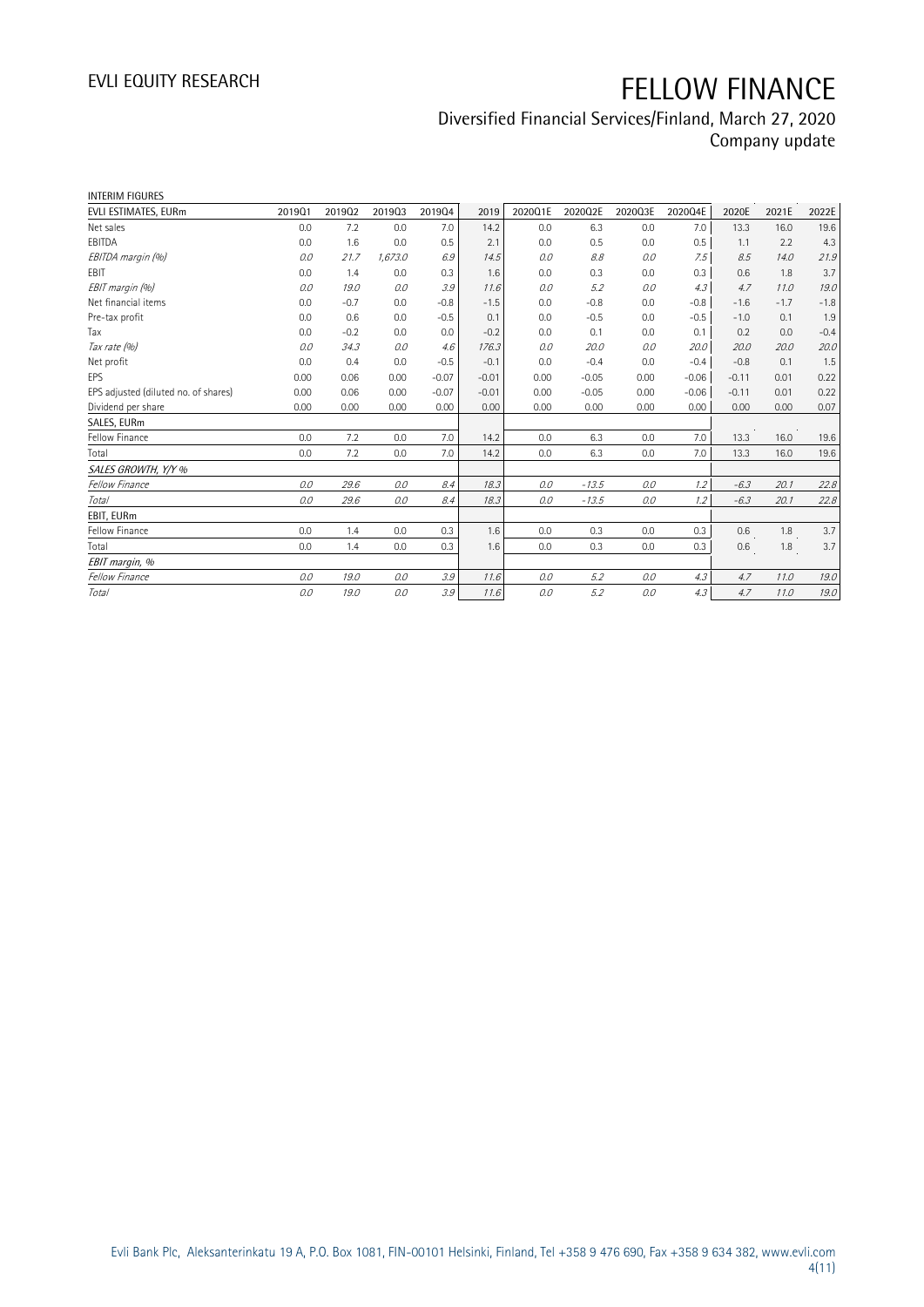## Diversified Financial Services/Finland, March 27, 2020

Company update

| INCOME STATEMENT, EURm                   | 2015                | 2016           | 2017                | 2018           | 2019           | 2020E               | 2021E               | 2022E               |
|------------------------------------------|---------------------|----------------|---------------------|----------------|----------------|---------------------|---------------------|---------------------|
| Sales                                    | 4.0                 | 5.6            | 8.7                 | 12.0           | 14.2           | 13.3                | 16.0                | 19.6                |
| Sales growth (%)                         | 0.0                 | 39.6           | 55.0                | 38.5           | 18.3           | $-6.3$              | 20.1                | 22.8                |
| EBITDA                                   | 1.6                 | 1.3            | 2.9                 | 3.8            | 2.1            | 1.1                 | 2.2                 | 4.3                 |
| EBITDA margin (%)                        | 40.7                | 22.5           | 33.1                | 31.9           | 14.5           | 8.5                 | 14.0                | 21.9                |
| Depreciation                             | $-0.3$              | $-0.3$         | $-0.4$              | $-0.4$         | $-0.4$         | $-0.5$              | $-0.5$              | $-0.6$              |
| EBITA                                    | 1.3                 | 0.9            | 2.5                 | 3.4            | 1.6            | 0.6                 | 1.8                 | 3.7                 |
| Goodwill amortization / writedown        | 0.0                 | 0.0            | 0.0                 | 0.0            | 0.0            | 0.0                 | 0.0                 | 0.0                 |
| EBIT                                     | 1.3                 | 0.9            | 2.5                 | 3.4            | 1.6            | 0.6                 | 1.8                 | 3.7                 |
| EBIT margin (%)                          | 32.2                | 16.4           | 28.8                | 28.3           | 11.6           | 4.7                 | 11.0                | 19.0                |
| Reported EBIT                            | 1.3                 | 0.9            | 2.5                 | 3.4            | 1.6            | 0.6                 | 1.8                 | 3.7                 |
| EBIT margin (reported) (%)               | 32.2                | 16.4           | 28.8                | 28.3           | 11.6           | 4.7                 | 11.0                | 19.0                |
| Net financials                           | $-1.3$              | $-0.8$         | $-1.3$              | $-2.3$         | $-1.5$         | $-1.6$              | $-1.7$              | $-1.8$              |
| Pre-tax profit                           | 0.0                 | 0.1            | 1.2                 | 1.1            | 0.1            | $-1.0$              | 0.1                 | 1.9                 |
| Taxes                                    | $-0.1$              | $-0.1$         | $-0.1$              | $-0.3$         | $-0.2$         | 0.2                 | 0.0                 | $-0.4$              |
| Minority shares                          | $-0.1$              | 0.0            | 0.0                 | 0.0            | 0.0            | 0.0                 | 0.0                 | 0.0                 |
| Net profit                               | $-0.3$              | 0.1            | 1.1                 | 0.8            | $-0.1$         | $-0.8$              | 0.1                 | 1.5                 |
| Cash NRIs                                | 0.0                 | 0.0            | 0.0                 | 0.0            | 0.0            | 0.0                 | 0.0                 | 0.0                 |
| Non-cash NRIs                            | 0.0                 | 0.0            | 0.0                 | 0.0            | 0.0            | 0.0                 | 0.0                 | 0.0                 |
| <b>BALANCE SHEET, EURm</b>               |                     |                |                     |                |                |                     |                     |                     |
| Assets                                   |                     |                |                     |                |                |                     |                     |                     |
| Fixed assets                             | 11                  | 10             | 14                  | 17             | 24             | 24                  | 24                  | 24                  |
| Goodwill                                 | $\mathsf{O}\xspace$ | $\mathbf 0$    | $\mathbf 0$         | $\mathbf 0$    | $\mathbf 0$    | $\mathsf{O}\xspace$ | $\mathbf 0$         | $\mathbf 0$         |
| Right of use assets                      | $\mathbf 0$         | $\mathbb O$    | $\overline{0}$      | $\mathbf 0$    | $\mathbf 0$    | $\mathbf 0$         | $\mathbf 0$         | $\mathbf{0}$        |
| Inventory                                | $\mathsf{O}\xspace$ | $\mathbf 0$    | $\mathbf 0$         | $\mathbf 0$    | $\mathbf 0$    | $\mathsf{O}\xspace$ | $\mathbf 0$         | $\mathbf 0$         |
| Receivables                              | 3                   | 5              | $\,6$               | $\overline{7}$ | 8              | $9\,$               | 10                  | 12                  |
| Liquid funds                             | $\overline{2}$      | $\overline{2}$ | $\overline{2}$      | $\overline{9}$ | $\overline{4}$ | 3                   | 3                   | $\overline{4}$      |
| Total assets                             | 16                  | 17             | 22                  | 32             | 36             | 35                  | 38                  | 40                  |
| Liabilities                              |                     |                |                     |                |                |                     |                     |                     |
| Shareholder's equity                     | 3                   | $\sqrt{3}$     | 4                   | 15             | 14             | 14                  | 14                  | 15                  |
| Minority interest                        | $\mathsf{O}\xspace$ | $\mathbf 0$    | $\mathbb O$         | $\mathbf 0$    | $\mathbf 0$    | $\mathsf{O}\xspace$ | $\mathbf 0$         | $\mathbf 0$         |
| Convertibles                             | 0                   | $\mathbf 0$    | $\mathbb O$         | $\mathbf 0$    | $\mathbf 0$    | $\mathsf{O}\xspace$ | $\mathbf 0$         | $\mathsf{O}\xspace$ |
| Lease liabilities                        | $\mathsf{O}\xspace$ | $\mathbf 0$    | $\mathbb O$         | $\mathbf 0$    | $\mathbf 0$    | $\mathsf{O}\xspace$ | $\mathbf 0$         | $\mathbf 0$         |
| Deferred taxes                           | $\mathsf{O}\xspace$ | $\mathbf 0$    | $\mathbf 0$         | $\mathbf{0}$   | $\mathbf 0$    | $\mathsf{O}\xspace$ | $\mathbf 0$         | $\mathbf 0$         |
| Interest bearing debt                    | 11                  | 13             | 17                  | 17             | 20             | 21                  | 23                  | 24                  |
| Non-interest bearing current liabilities | $\overline{2}$      | $\overline{1}$ | $\mathbf{1}$        | $\mathbf{1}$   | $\mathbf{1}$   | $\mathbf{1}$        | $\mathbf{1}$        | $\sqrt{2}$          |
| Other interest-free debt                 | $\mathsf{O}\xspace$ | $\mathbf 0$    | $\mathsf{O}\xspace$ | $\mathbf 0$    | $\mathbf 0$    | $\mathsf{O}\xspace$ | $\mathbf 0$         | $\mathbf 0$         |
| Total liabilities                        | 16                  | 17             | 22                  | 32             | 36             | 35                  | 38                  | 40                  |
| CASH FLOW, EURm                          |                     |                |                     |                |                |                     |                     |                     |
| + EBITDA                                 | $\overline{2}$      | $\mathbf{1}$   | $\sqrt{3}$          | $\overline{4}$ | $\overline{2}$ | $\mathbf{1}$        | $\overline{2}$      | $\overline{4}$      |
| - Net financial items                    | $-1$                | $-1$           | $-1$                | $-2$           | $-2$           | $-2$                | $-2$                | $-2$                |
| - Taxes                                  | $\mathbf 0$         | $\mathbf{0}$   | $\overline{0}$      | $\mathbf 0$    | $\mathbf 0$    | $\mathbf 0$         | $\mathbf 0$         | $\mathbf 0$         |
| - Increase in Net Working Capital        | $-2$                | $-1$           | $\mathbf{1}$        | $\mathbf 0$    | $\mathbf 0$    | $-1$                | $-1$                | $-1$                |
| +/- Other                                | $\mathbf 0$         | $\mathbf 0$    | $\mathbf 0$         | $\mathbf 0$    | $\overline{0}$ | $\mathbf{0}$        | $\mathsf{O}\xspace$ | $\mathbb O$         |
| $=$ Cash flow from operations            | $-2$                | $-1$           | $\overline{2}$      | $\mathbf{1}$   | $\mathbf 0$    | $-1$                | $-1$                | $\mathbf{1}$        |
| - Capex                                  | $-11$               | $\mathbf 0$    | $\mathbb O$         | $-1$           | $-1$           | $\mathsf{O}\xspace$ | $-1$                | $-1$                |
| - Acquisitions                           | 0                   | $\mathbf 0$    | $\mathbf 0$         | $\mathbf{0}$   | $\mathbf 0$    | $\mathbf{0}$        | $\mathbf 0$         | $\mathbf 0$         |
| + Divestments                            | $\mathsf{O}\xspace$ | $\mathbf 0$    | $\mathsf{O}\xspace$ | $\mathbf 0$    | $\mathbf 0$    | $\mathsf{O}\xspace$ | $\mathbf 0$         | $\mathbf 0$         |
| = Free cash flow                         | $-13$               | $-1$           | $\overline{2}$      | $\mathbf{1}$   | $-1$           | $-2$                | $-1$                | $\mathbf 0$         |
| +/- New issues/buybacks                  | 3                   | $\mathbf 0$    | $\mathbb O$         | 10             | $\mathbf 0$    | $\mathsf{O}\xspace$ | $\mathbf 0$         | $\mathbf 0$         |
| - Paid dividend                          | $\mathsf{O}\xspace$ | $\mathbf 0$    | $\mathbb O$         | $-1$           | $\mathbf 0$    | $\mathsf{O}\xspace$ | $\mathbf 0$         | $\mathbb O$         |
| +/- Other                                | 11                  | $\overline{2}$ | $-2$                | $-3$           | $-4$           | $\overline{0}$      | $\overline{2}$      | $\mathbf{1}$        |
| Change in cash                           | $\overline{2}$      | $\mathbf{1}$   | $\overline{0}$      | $\overline{7}$ | $-5$           | $-1$                | $\mathbf{1}$        | $\mathbf{1}$        |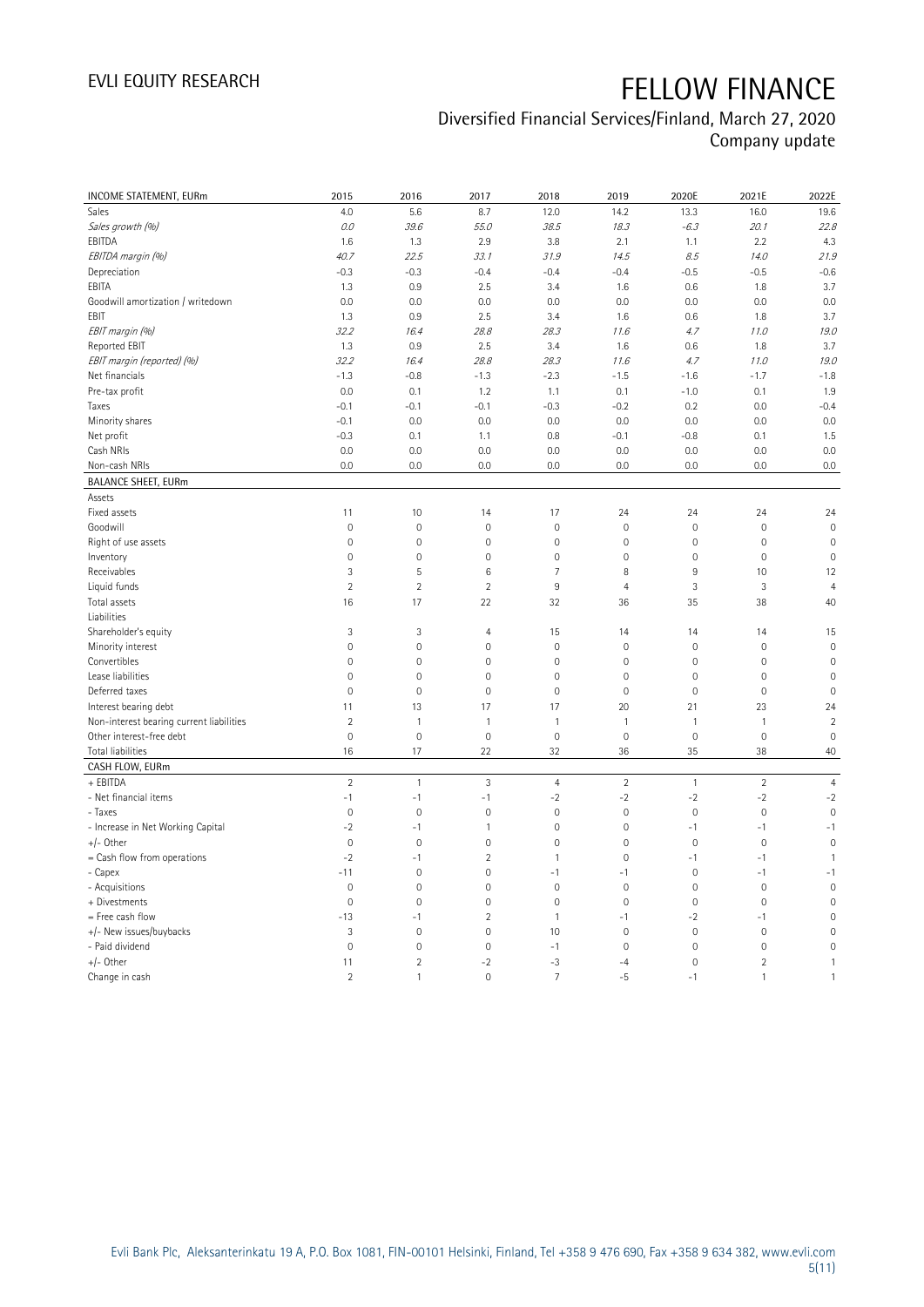| <b>KEY FIGURES</b>                             | 2016                | 2017           | 2018           | 2019           | 2020E        | 2021E               | 2022E          |
|------------------------------------------------|---------------------|----------------|----------------|----------------|--------------|---------------------|----------------|
| M-cap                                          | $\mathbf 0$         | $\mathbf 0$    | 46             | 30             | 20           | 20                  | 20             |
| Net debt (excl. convertibles)                  | 11                  | 15             | 8              | 17             | 18           | 19                  | 20             |
| Enterprise value                               | 11                  | 15             | 55             | 46             | 38           | 39                  | 40             |
| Sales                                          | $\,6$               | $\overline{9}$ | 12             | 14             | 13           | 16                  | 20             |
| EBITDA                                         | $\mathbf{1}$        | $\sqrt{3}$     | $\overline{4}$ | $\sqrt{2}$     | $\mathbf{1}$ | $\overline{c}$      | $\overline{4}$ |
| EBIT                                           | 1                   | $\overline{2}$ | 3              | $\overline{2}$ | $\mathbf{1}$ | $\overline{2}$      | $\overline{4}$ |
| Pre-tax                                        | $\mathbf 0$         | $\mathbf{1}$   | $\mathbf{1}$   | $\overline{0}$ | $-1$         | $\mathbf 0$         | $\overline{2}$ |
| Earnings                                       | $\mathsf{O}\xspace$ | $\mathbf{1}$   | $\mathbf{1}$   | 0              | $-1$         | $\mathsf{O}\xspace$ | $\overline{2}$ |
| Equity book value (excl. minorities)           | 3                   | $\overline{4}$ | 15             | 14             | 14           | 14                  | 15             |
| Valuation multiples                            |                     |                |                |                |              |                     |                |
| EV/sales                                       | 2.0                 | 1.7            | 4.6            | 3.2            | 2.9          | 2.5                 | 2.0            |
| EV/EBITDA                                      | 8.8                 | 5.2            | 14.3           | 22.4           | 33.5         | 17.6                | 9.2            |
| EV/EBITA                                       | 12.1                | 5.9            | 16.1           | 28.0           | 60.5         | 22.3                | 10.6           |
| EV/EBIT                                        | 12.1                | 5.9            | 16.1           | 28.0           | 60.5         | 22.3                | 10.6           |
| EV/OCF                                         | $-13.8$             | 7.0            | 41.5           | $-228.4$       | $-35.4$      | $-54.6$             | 63.9           |
| EV/FCFF                                        | $-34.5$             | $-5.0$         | $-65.4$        | $-6.6$         | $-164.0$     | $-860.0$            | 32.5           |
| P/FCFE                                         | 0.0                 | 0.0            | 81.8           | $-34.9$        | $-13.2$      | $-14.3$             | $-90.6$        |
| P/E                                            | 0.0                 | 0.0            | 55.1           | $-349.3$       | $-25.6$      | 316.1               | 12.9           |
| P/B                                            | 0.0                 | 0.0            | 3.2            | 2.0            | 1.5          | 1.4                 | 1.3            |
| Target EV/EBITDA                               | 0.0                 | 0.0            | 0.0            | 0.0            | 34.7         | 18.2                | 9.5            |
| Target EV/EBIT                                 | 0.0                 | 0.0            | 0.0            | 0.0            | 62.7         | 23.1                | 11.0           |
| Target EV/FCF                                  | 0.0                 | 0.0            | 0.0            | $O.O$          | $-26.0$      | $-29.2$             | $-186.3$       |
| Target P/B                                     | O.O                 | 0.0            | 0.0            | 0.0            | 1.6          | 1.6                 | 1.4            |
| Target P/E                                     | 0.0                 | 0.0            | 0.0            | 0.0            | $-27.4$      | 338.7               | 13.8           |
| Per share measures                             |                     |                |                |                |              |                     |                |
| Number of shares                               | 5,818               | 5,818          | 7,129          | 7,129          | 7,129        | 7,129               | 7,129          |
| Number of shares (diluted)                     | 5,818               | 5,818          | 7,129          | 7,129          | 7,129        | 7,129               | 7,129          |
| EPS                                            | 0.01                | 0.19           | 0.12           | $-0.01$        | $-0.11$      | 0.01                | 0.22           |
| Operating cash flow per share                  | $-0.14$             | 0.36           | 0.18           | $-0.03$        | $-0.15$      | $-0.10$             | 0.09           |
| Free cash flow per share                       | $-0.17$             | 0.34           | 0.08           | $-0.12$        | $-0.21$      | $-0.20$             | $-0.03$        |
| Book value per share                           | 0.53                | 0.72           | 2.04           | 2.03           | 1.92         | 1.93                | 2.15           |
| Dividend per share                             | 0.00                | 0.09           | 0.04           | 0.00           | 0.00         | 0.00                | 0.07           |
| Dividend payout ratio, %                       | 0.0                 | 47.2           | 33.9           | 0.0            | 0.0          | 30.0                | 30.0           |
| Dividend yield, %                              | 0.0                 | 0.0            | 0.6            | 0.0            | 0.0          | 0.1                 | 2.3            |
| FCF yield, %                                   | 0.0                 | 0.0            | 1.2            | $-2.9$         | $-7.6$       | $-7.0$              | $-1.1$         |
| Efficiency measures                            |                     |                |                |                |              |                     |                |
| ROE                                            | 2.4                 | 29.8           | 9.0            | $-0.6$         | $-5.5$       | 0.5                 | 10.6           |
| <b>ROCE</b>                                    | 6.0                 | 13.4           | 13.0           | 5.0            | 1.8          | 5.0                 | 9.9            |
| Financial ratios                               |                     |                |                |                |              |                     |                |
| Inventories as % of sales                      | 0.0                 | 0.0            | 0.0            | 0.0            | 0.0          | 0.0                 | 0.0            |
| Receivables as % of sales                      | 93.6                | 71.3           | 58.4           | 58.3           | 67.7         | 65.5                | 62.5           |
| Non-interest bearing liabilities as % of sales | 12.1                | 13.5           | 6.9            | 7.7            | 7.7          | 7.7                 | 7.7            |
| NWC/sales, %                                   | 81.5                | 57.8           | 51.5           | 50.6           | 60.0         | 57.8                | 54.7           |
|                                                |                     |                |                |                |              |                     |                |
| Operative CAPEX/sales, %                       | 3.0                 | 1.9            | 6.3            | 4.6            | 3.3          | 4.2                 | 4.3            |
| CAPEX/sales (incl. acquisitions), %            | 3.0                 | 1.9            | 6.3            | 4.6            | 3.3          | 4.2                 | 4.3            |
| FCFF/EBITDA                                    | $-0.3$              | $-1.0$         | $-0.2$         | $-3.4$         | $-0.2$       | 0.0                 | 0.3            |
| Net debt/EBITDA, book-weighted                 | 8.8                 | 5.2            | 2.2            | 8.0            | 15.9         | 8.7                 | 4.6            |
| Debt/equity, market-weighted                   | 0.0                 | 0.0            | 0.4            | 0.7            | 1.0          | 1.1                 | 1.2            |
| Equity ratio, book-weighted                    | 18.1                | 19.1           | 44.8           | 40.2           | 38.7         | 36.6                | 37.9           |
| Gearing, %                                     | 358.8               | 354.2          | 57.4           | 114.0          | 131.3        | 140.9               | 128.3          |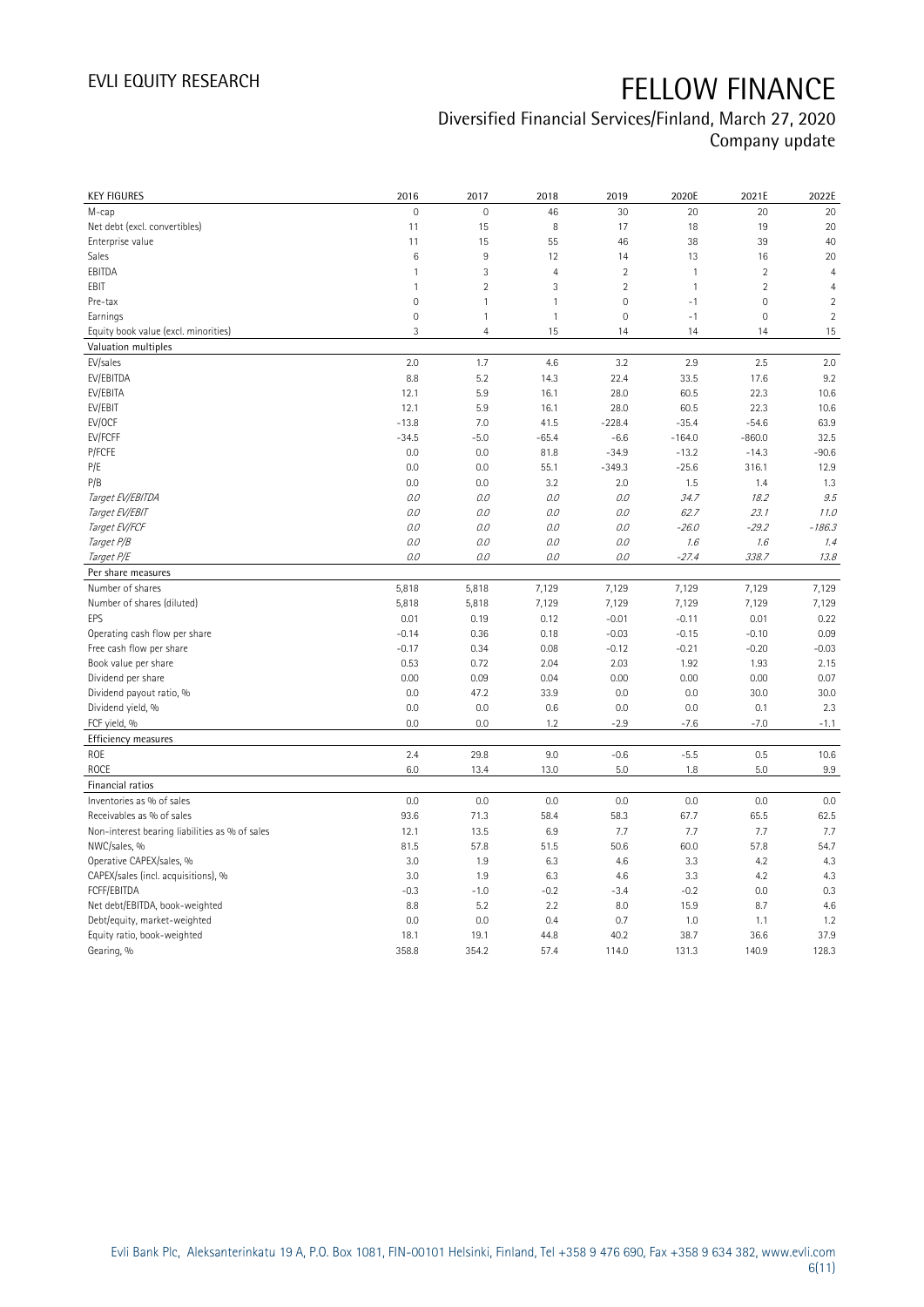## EVLI EQUITY RESEARCH FELLOW FINANCE Diversified Financial Services/Finland, March 27, 2020 Company update

COMPANY DESCRIPTION: Fellow Finance operates a lending platform for debt-based consumer and business financing. The company operates in Finland, Sweden, Germany, Poland, and Denmark. The company began its operations in 2014 and listed on the Nasdaq First North Finland -marketplace in 2018. Over EUR 500m worth of loans have been intermediated through the company's platform since inception.

INVESTMENT CASE: The alternative finance markets in Europe have been growing rapidly and Fellow Finance should seek to capitalize on the growth. A key for success in our view lies in expansion abroad given the limited size and competition in the domestic market, with the international operations still in ramp-up. The scalability of its technology offers solid margin potential although growth investments will have a significant impact on margings in the coming years.

| <b>OWNERSHIP STRUCTURE</b>         | <b>SHARES</b> | <b>EURm</b> | 0/0     |
|------------------------------------|---------------|-------------|---------|
| Taaleri Oyj                        | 1,847,163     | 5.172       | 25.9%   |
| Margin Investments Oy              | 836,721       | 2.343       | 11.7%   |
| TN Ventures Oy                     | 830,843       | 2.326       | 11.7%   |
| Oy T&T Nordcap Ab                  | 656,436       | 1.838       | 9.2%    |
| OP-Finland Small Cap               | 266,642       | 0.747       | 3.7%    |
| OP-Finland Micro Cap               | 265,000       | 0.742       | 3.7%    |
| Avensis Capital Oy                 | 263,090       | 0.737       | 3.7%    |
| Fennia Life Insurance Company      | 156,512       | 0.438       | 2.2%    |
| Säästöpankki Small Cap mutual fund | 128,841       | 0.361       | 1.8%    |
| Swiss Life (Luxembourg) S.A.       | 77,392        | 0.217       | $1.1\%$ |
| Ten largest                        | 5,328,640     | 14.920      | 75%     |
| Residual                           | 1,799,985     | 5.040       | 25%     |
| Total                              | 7,128,625     | 19.960      | 100%    |

| <b>EARNINGS CALENDAR</b> |           |
|--------------------------|-----------|
| August 28, 2020          | Q2 report |
|                          |           |
|                          |           |
|                          |           |
| OTHER EVENTS             |           |
| April 03, 2020           | AGM       |
|                          |           |

| COMPANY MISCELLANEOUS |                                         |
|-----------------------|-----------------------------------------|
| CEO: Jouni Hintikka   | Pursimiehenkatu 4 A, FIN-00150 Helsinki |
| CFO: Niko Stark       | Tel: 0203, 80.101                       |
| IR:                   |                                         |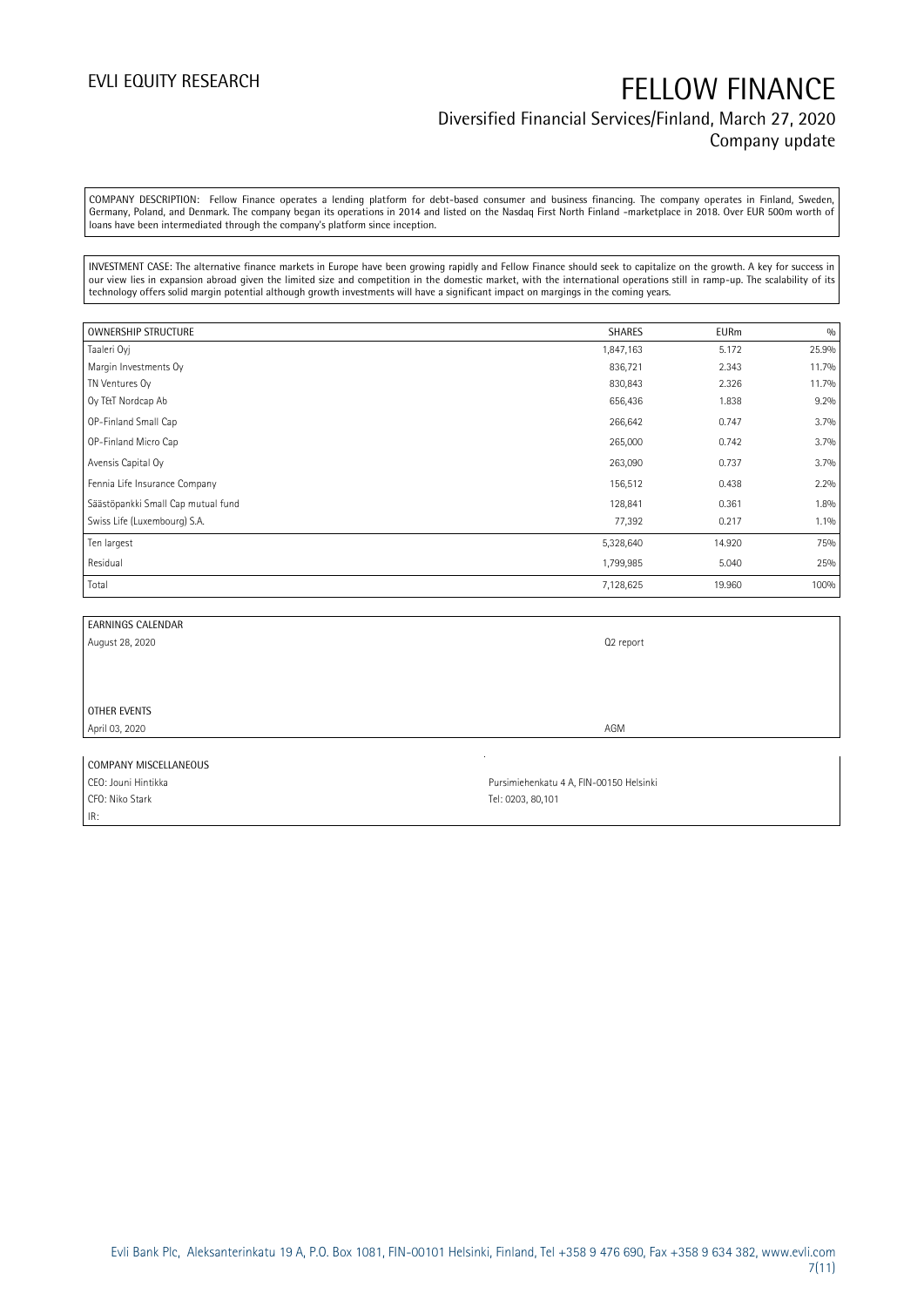## Diversified Financial Services/Finland, March 27, 2020

Company update

DEFINITIONS

| P/E                                                                                                          | EPS                                                                                                   |
|--------------------------------------------------------------------------------------------------------------|-------------------------------------------------------------------------------------------------------|
| Price per share                                                                                              |                                                                                                       |
| Earnings per share                                                                                           | Profit before extraord. items and taxes-income taxes + minority interest<br>Number of shares          |
|                                                                                                              |                                                                                                       |
| P/BV                                                                                                         | <b>DPS</b>                                                                                            |
|                                                                                                              |                                                                                                       |
| Price per share                                                                                              | Dividend for the financial period per share                                                           |
| Shareholders' equity + taxed provisions per share                                                            |                                                                                                       |
|                                                                                                              |                                                                                                       |
| Market cap                                                                                                   | OCF (Operating cash flow)                                                                             |
|                                                                                                              |                                                                                                       |
| Price per share * Number of shares                                                                           | EBITDA - Net financial items - Taxes - Increase in working                                            |
|                                                                                                              | capital - Cash NRIs ± Other adjustments                                                               |
|                                                                                                              |                                                                                                       |
| EV (Enterprise value)                                                                                        | FCF (Free cash flow)                                                                                  |
|                                                                                                              |                                                                                                       |
| Market cap + net debt + minority interest at market value -<br>share of associated companies at market value | Operating cash flow - operative CAPEX - acquisitions + divestments                                    |
|                                                                                                              |                                                                                                       |
|                                                                                                              |                                                                                                       |
| EV/Sales                                                                                                     | FCF yield, %                                                                                          |
| Enterprise value                                                                                             |                                                                                                       |
| Sales                                                                                                        | Free cash flow<br>Market cap                                                                          |
|                                                                                                              |                                                                                                       |
| EV/EBITDA                                                                                                    | Operative CAPEX/sales                                                                                 |
|                                                                                                              |                                                                                                       |
| Enterprise value                                                                                             | Capital expenditure - divestments - acquisitions                                                      |
| Earnings before interest, tax, depreciation and amortization                                                 | Sales                                                                                                 |
| EV/EBIT                                                                                                      | Net working capital                                                                                   |
|                                                                                                              |                                                                                                       |
| Enterprise value                                                                                             | Current assets - current liabilities                                                                  |
| Operating profit                                                                                             |                                                                                                       |
|                                                                                                              |                                                                                                       |
| Net debt                                                                                                     | Capital employed/Share                                                                                |
|                                                                                                              |                                                                                                       |
| Interest bearing debt - financial assets                                                                     | Total assets - non-interest bearing debt<br>Number of shares                                          |
|                                                                                                              |                                                                                                       |
| Total assets                                                                                                 | Gearing                                                                                               |
| Balance sheet total                                                                                          |                                                                                                       |
|                                                                                                              | Net debt<br>Equity                                                                                    |
|                                                                                                              |                                                                                                       |
| Div yield, %                                                                                                 | Debt/Equity, %                                                                                        |
|                                                                                                              |                                                                                                       |
| Dividend per share                                                                                           | Interest bearing debt                                                                                 |
| Price per share                                                                                              | Shareholders' equity + minority interest + taxed provisions                                           |
|                                                                                                              |                                                                                                       |
| Payout ratio, %                                                                                              | Equity ratio, %                                                                                       |
|                                                                                                              |                                                                                                       |
| Total dividends                                                                                              |                                                                                                       |
| Earnings before extraordinary items and taxes - income taxes + minority interest                             | Shareholders' equity $+$ minority interest $+$ taxed provisions<br>Total assets - interest-free loans |
|                                                                                                              |                                                                                                       |
|                                                                                                              |                                                                                                       |
| ROCE, %                                                                                                      | CAGR, %                                                                                               |
|                                                                                                              |                                                                                                       |
| Profit before extraordinary items + interest expenses+ other financial costs                                 | Cumulative annual growth rate = Average growth per year                                               |
| Balance sheet total - non-interest bearing debt (average)                                                    |                                                                                                       |
| ROE, %                                                                                                       |                                                                                                       |
|                                                                                                              |                                                                                                       |
| Profit before extraordinary items and taxes - income taxes                                                   |                                                                                                       |
| Shareholder's equity + minority interest + taxed provisions (average)                                        |                                                                                                       |
|                                                                                                              |                                                                                                       |
|                                                                                                              |                                                                                                       |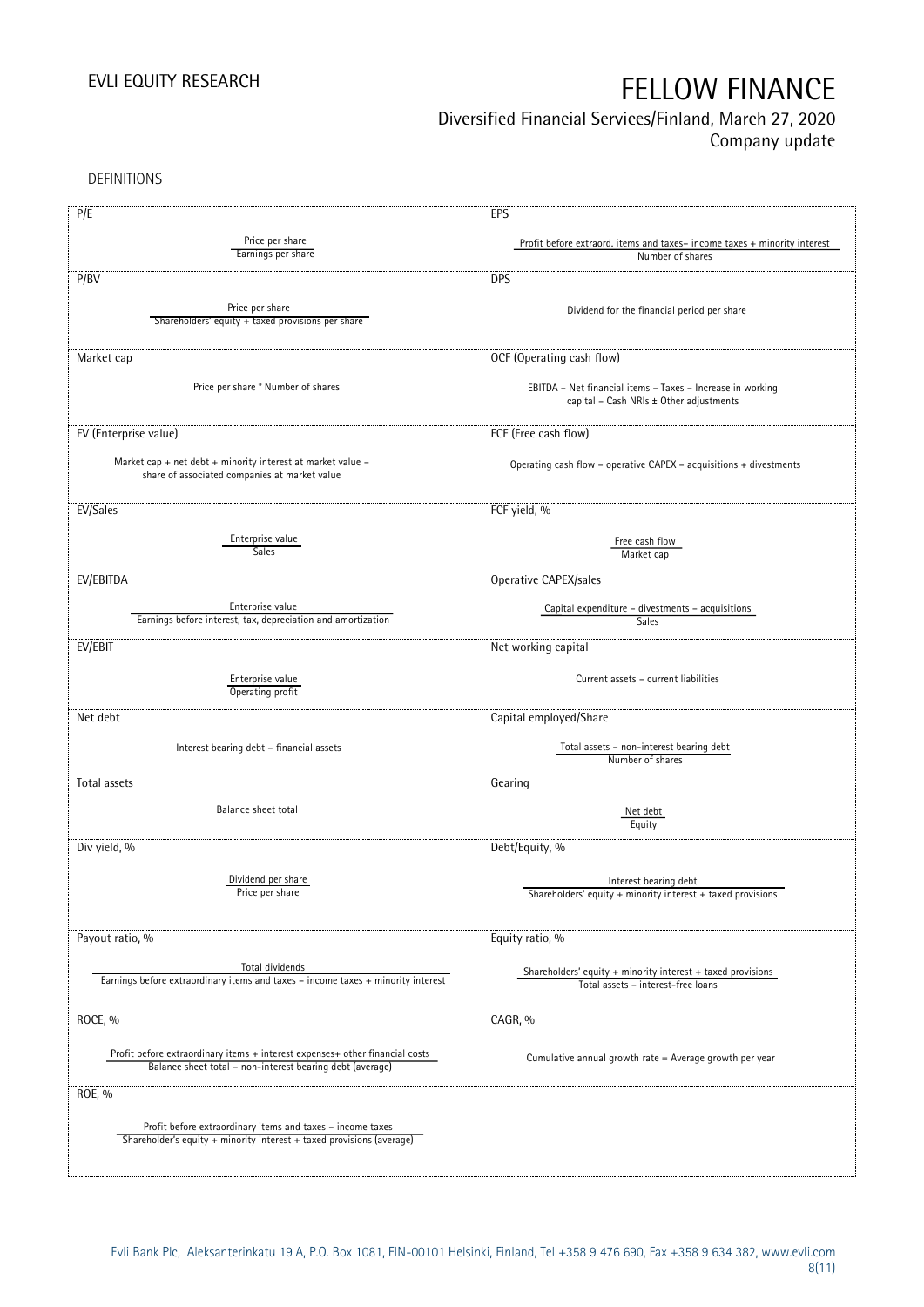## Diversified Financial Services/Finland, March 27, 2020 Company update

### Important Disclosures

Evli Research Partners Plc ("ERP") uses 12-month target prices. Target prices are defined by utilizing analytical techniques based on financial theory including (but not limited to) discounted cash flow analysis and comparative valuation. The selection of valuation methods depends on different circumstances. Target prices may be altered on the basis of new information coming to light in the underlying company or changes in interest rates, changes in foreign exchange rates, other securities prices or market indices or outlook for the aforementioned factors or other factors that may change the conditions of financial markets. Recommendations and changes by analysts are available at [Analysts' recommendations and ratings revisions](https://research.evli.com/JasperAllModels.action?authParam=key;461&authParam=x;G3rNagWrtf7K&authType=3). Investment recommendations are defined as follows: Target price compared to share price Recommendation<br>CELL CALLO 06 < -10 % SELL  $-10 - (+10) \%$  HOL<br>  $> 10 \%$  BUY  $> 10\%$ ERP's investment recommendation of the analyzed company is updated at least 2 timer per year. 60% 53% 50% 39% 40% 30% 20% 8% 10%  $0%$ Hold Sell Buy

The graph above shows the distribution of ERP's recommendations of companies under coverage in 1st of February 2019. If recommendation is not given, it is not mentioned here.

### Name(s) of the analyst(s): Salokivi

This research report has been prepared by Evli Research Partners Plc ("ERP" or "Evli Research"). ERP is a subsidiary of Evli Bank Plc. Production of the investment recommendation has been concluded on 27.3.2020, 8:30. This report has been published on 27.3.2020, 8:45.

None of the analysts contributing to this report, persons under their guardianship or corporations under their control have a position in the shares of the company or related securities.

The date and time for any price of financial instruments mentioned in the recommendation refer to the previous trading day's closing price(s) unless otherwise stated in the report.

Each analyst responsible for the content of this report assures that the expressed views accurately reflect the personal views of each analyst on the covered companies and securities. Each analyst assures that (s)he has not been, nor are or will be, receiving direct or indirect compensation related to the specific recommendations or views contained in this report.

Companies in the Evli Group, affiliates or staff of companies in the Evli Group, may perform services for, solicit business from, hold long or short positions in, or otherwise be interested in the investments (including derivatives) of any company mentioned in the publication or report.

Evli Corporate Finance has managed or co-managed a public offering of the company's securities during the last 12 months prior to, received compensation for investment banking services from the company during the last 12 months prior to the publication of the research report.

ERP may pursue an assignment from the issuer(s) of the financial instruments mentioned in the recommendation or this report. These assignments may have a limited economic or financial impact on ERP and/or Evli. Under such assignments ERP may perform services including, but not limited to, arranging investor meetings or –events, investor relations communication advisory and production of research material.

ERP has signed an agreement with the issuer of the financial instruments mentioned in the recommendation, which includes production of research reports. This assignment has a limited economic and financial impact on ERP and/or Evli. Under the assignment ERP performs services including, but not limited to, arranging investor meetings or –events, investor relations communication advisory and production of research material.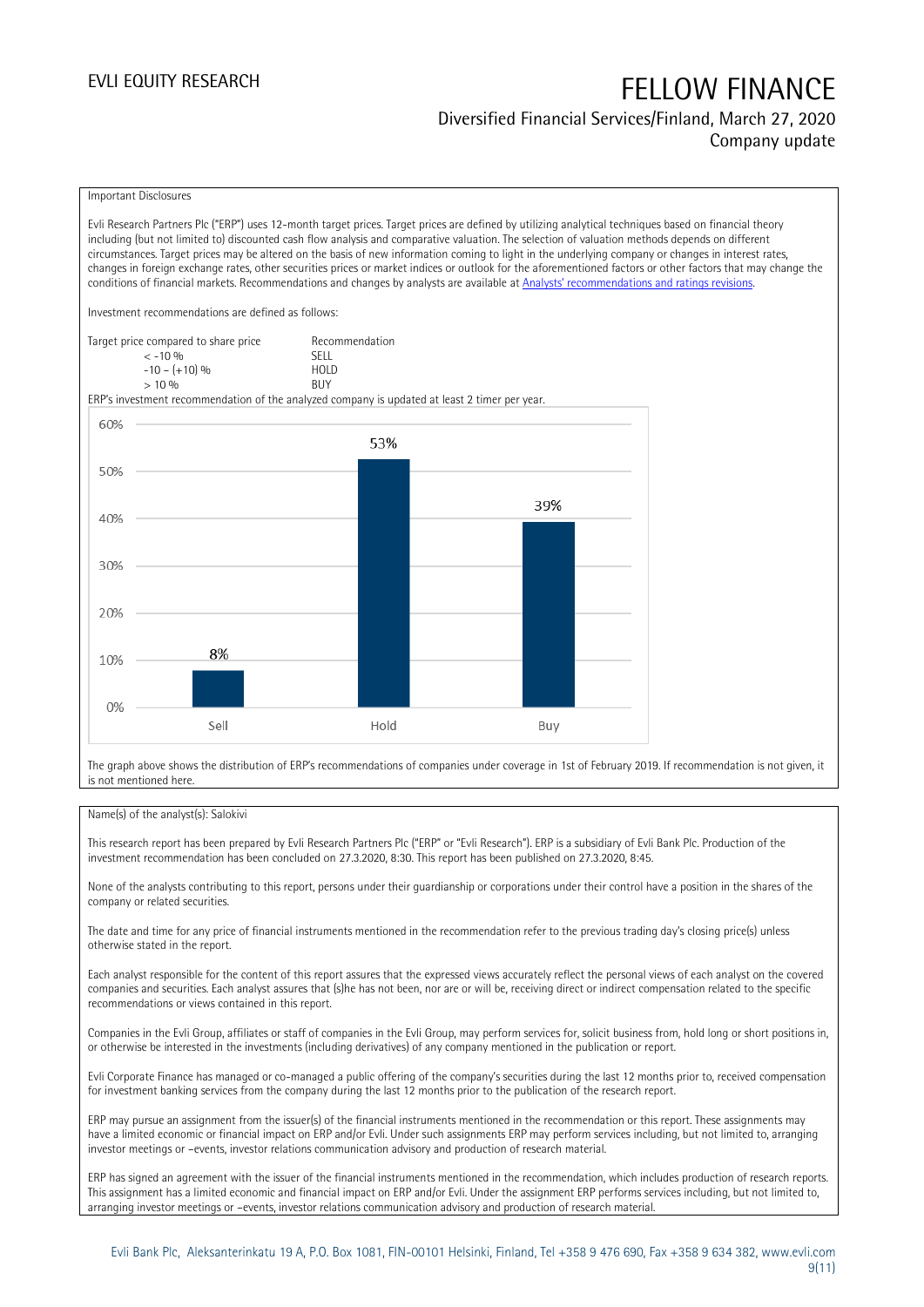## EVLI EQUITY RESEARCH FELLOW FINANCE Diversified Financial Services/Finland, March 27, 2020 Company update

ERP or another company within the Evli Group does not have an agreement with the company to perform market making services.

For the prevention and avoidance of conflicts of interests with respect to this report, there is an information barrier (Chinese wall) between Investment Research and Corporate Finance units concerning unpublished investment banking services to the company. The remuneration of the analyst(s) is not tied directly or indirectly to investment banking transactions performed by Evli Bank Plc or any company within Evli Group.

This report has not been disclosed to the company prior to its dissemination.

This report is provided and intended for informational purposes only and may not be used or considered under any circumstances as an offer to sell or buy any securities or as advice to trade any securities.

This report is based on sources ERP considers to be correct and reliable. The sources include information providers Reuters and Bloomberg, stock-exchange releases from the companies and other company news, Statistics Finland and articles in newspapers and magazines. However, ERP does not guarantee the materialization, correctness, accuracy or completeness of the information, opinions, estimates or forecasts expressed or implied in the report. In addition, circumstantial changes may have an influence on opinions and estimates presented in this report. The opinions and estimates presented are valid at the moment of their publication and they can be changed without a separate announcement. Neither ERP nor any company within the Evli Group are responsible for amending, correcting or updating any information, opinions or estimates contained in this report. Neither ERP nor any company within the Evli Group will compensate any direct or consequential loss caused by or derived from the use of the information represented in this publication.

All information published in this report is for the original recipient's private and internal use only. ERP reserves all rights to the report. No part of this publication may be reproduced or transmitted in any form or by any means, electronic, mechanical, photocopying, recording or otherwise, or stored in any retrieval system of any nature, without the written permission of ERP.

This report or its copy may not be published or distributed in Australia, Canada, Hong Kong, Japan, New Zealand, Singapore or South Africa. The publication or distribution of this report in certain other jurisdictions may also be restricted by law. Persons into whose possession this report comes are required to inform themselves about and to observe any such restrictions.

Evli Bank Plc is not registered as a broker-dealer with the U. S. Securities and Exchange Commission ("SEC"), and it and its analysts are not subject to SEC rules on securities analysts' certification as to the currency of their views reflected in the research report. Evli Bank is not a member of the Financial Industry Regulatory Authority ("FINRA"). It and its securities analysts are not subject to FINRA's rules on Communications with the Public and Research Analysts and Research Reports and the attendant requirements for fairness, balance and disclosure of potential conflicts of interest. This research report is only being offered in U.S. by Auerbach Grayson & Company, LLC (Auerbach Grayson) to Major U.S. Institutional Investors and is not available to, and should not be used by, any U.S. person or entity that is not a Major U.S. Institutional Investor. Auerbach Grayson is a broker-dealer registered with the U.S. Securities and Exchange Commission and is a member of the FINRA. U.S. entities seeking more information about any of the issuers or securities discussed in this report should contact Auerbach Grayson. The securities of non-U.S. issuers may not be registered with or subject to SEC reporting and other requirements.

ERP is not a supervised entity but its parent company Evli Bank Plc is supervised by the Finnish Financial Supervision Authority.